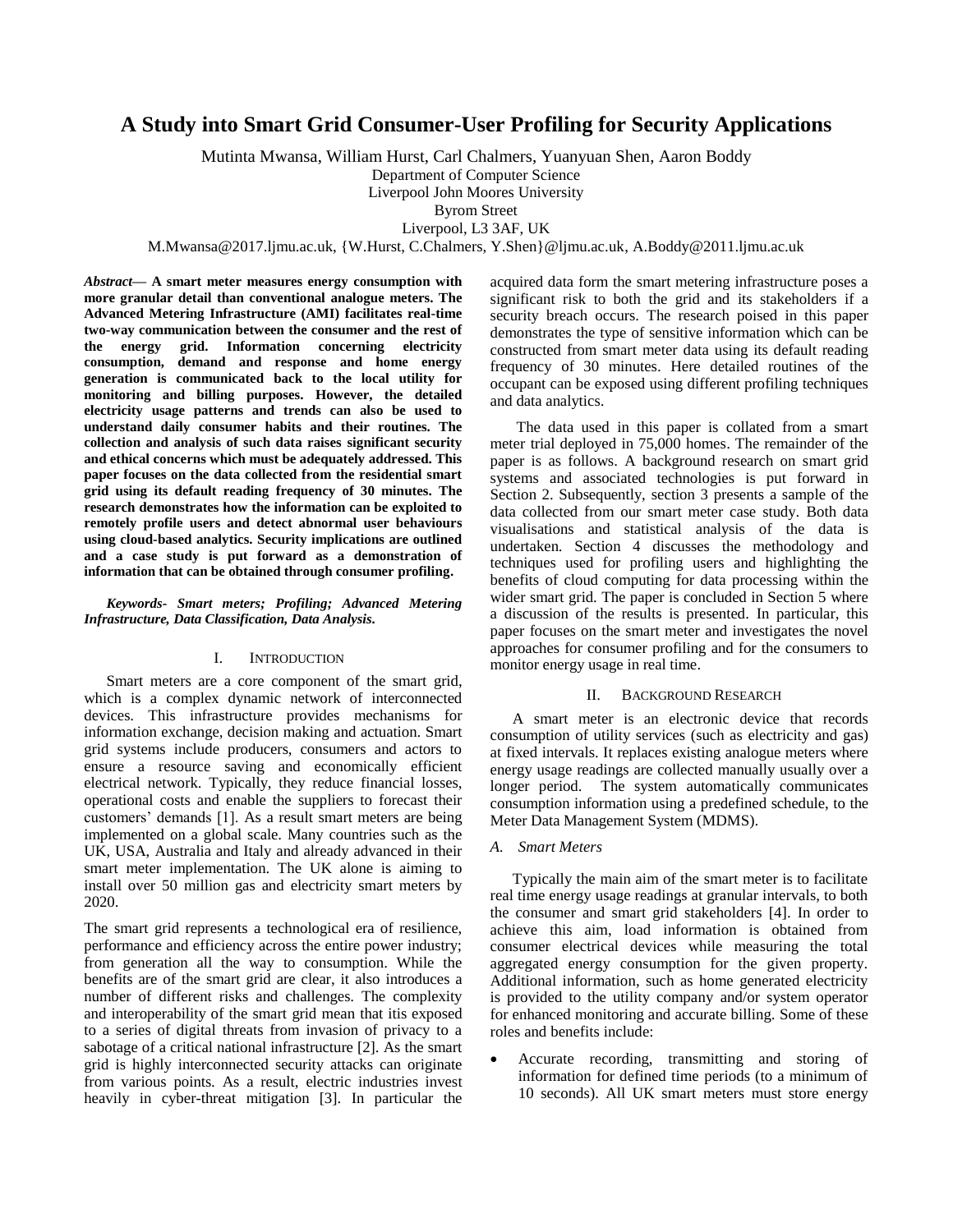usage readings for a maximum of 13 months providing a unique insight into energy consumption.

- Offer two way communications to and from the meter so that, for example, suppliers can read meters remotely [5], facilitate demand and response and upgrade tariff information.
- Support future management of energy supply to help distribution companies manage supply and demand across their networks [6]. This is achieved automatically through previously agreed Demand Response (DR) actions.

A significant amount of research exists on how the data collected from the smart meters can be used to detect energy usage patterns in residential homes via user profiling [7] However, investigations into the security behind the security of smart meter analytics, is still a challenging and prevalent area of research [8].

The collector of the device retrieves the data and may process it or simply pass it on for processing upstream. Data is transmitted via a Wide Area Network (WAN) to the utilities central collection point for processing and use by business applications. Since the communications path is two way, signals or commands can be sent directly to the meters, customer premise or distribution device. The combination of the electronic meters with two-way communications technology for information, monitor and control is commonly referred to as the AMI.

## *B. The AMI*

The AMI facilitates the bidirectional communication between the consumer and the rest of the smart grid stake holders. It reduces the traditional need for energy usage readings to be collected manually [9]. The smart meter is able to communicate with a gateway through a Home Area Network (HAN), Wide Area Network (WAN) or a NAN, which is outlined as follows in Figure I:



Figure I. Advanced Metering Infrastructure

The Home Area Network (HAN) is housed inside the consumer premises and is made up of different devices e.g. Meters, Thermostats, Electric storage devices, ZigBee transmitters. The HAN contains both the electrical and gas smart meter, which generates detailed consumption data. The data generated is transmitted in NANs and WANs and eventually to the control station for power corrective measure [10]. The HAN is responsible for providing communication between electrical devices and the access points. The Wide Area Network (WAN) handles the communication between the utility companies and the HAN. The WAN is responsible for sending all meter data to the utility, using a robust backhaul network, such as carrier Ethernet, GSM, CDMA or 3G [11].

All of the acquired data is sent to the MDMS, which is responsible for storing, managing and analysing the data [12]. The MDMS sits within the data and communications layer of the AMI. This component is an advanced software platform, which deploys data analytics while facilitating the various AMI applications and objectives. These applications include: managing metered consumption data, outage management, demand and response, remote connect / disconnect, and smart meter events and billing [13]. This information can be shared with consumers, partners, market operators and regulators.

### *C. Smart Grid Challenges concerning User Profiling*

The major concern for profiling users is the privacy of the consumer. As demonstrated in Section 4, smart meters enable detailed profiling of consumers, their energy usage and the household activities. This information can be used by others, either maliciously or inadvertently to ascertain an insight into an individual's home life. For example, activities or occupancies of a home for specific periods of time can be determined. In a general sense, analysis of granular smart meter energy data could result in 1) invasion of privacy; 2) unwanted publicity and embarrassment (e.g., public disclosure of private facts or the publication of facts which place a person in a false light); 3) endangering of the physical security of life. The security policies governing the reliability of the smart grid depends on appropriate connectivity protocols and the national institute of standards and technology being the reference model proposed NIST. [14]. Behaviour profiling and confidentiality of security for the consumers as it is inextricably linked to their privacy. This research is devoted to presenting ways of ensuring confidentiality and privacy within the smart home/smart grid communication interoperability.

#### *D. Cloud Computing and the Smart Grid*

Cloud computing is currently used to mitigate the data processing challenges that are associated with the smart gird implementation. The data generated from the smart grid means that cloud processing platforms are now required to process and extract meaning from the acquired data while ensuring a robust energy delivery network. There are numerous advantages that are associated with cloud computing platforms, which can be applied to the smart metering infrastructure to support its various objectives [15]. Cloud computing is an ever developing computational platform, which combines hardware, storage and high bandwidth networking to provide scalable solutions to third party organisations. The smart grid requires a fault tolerant, efficient data processing and communications infrastructure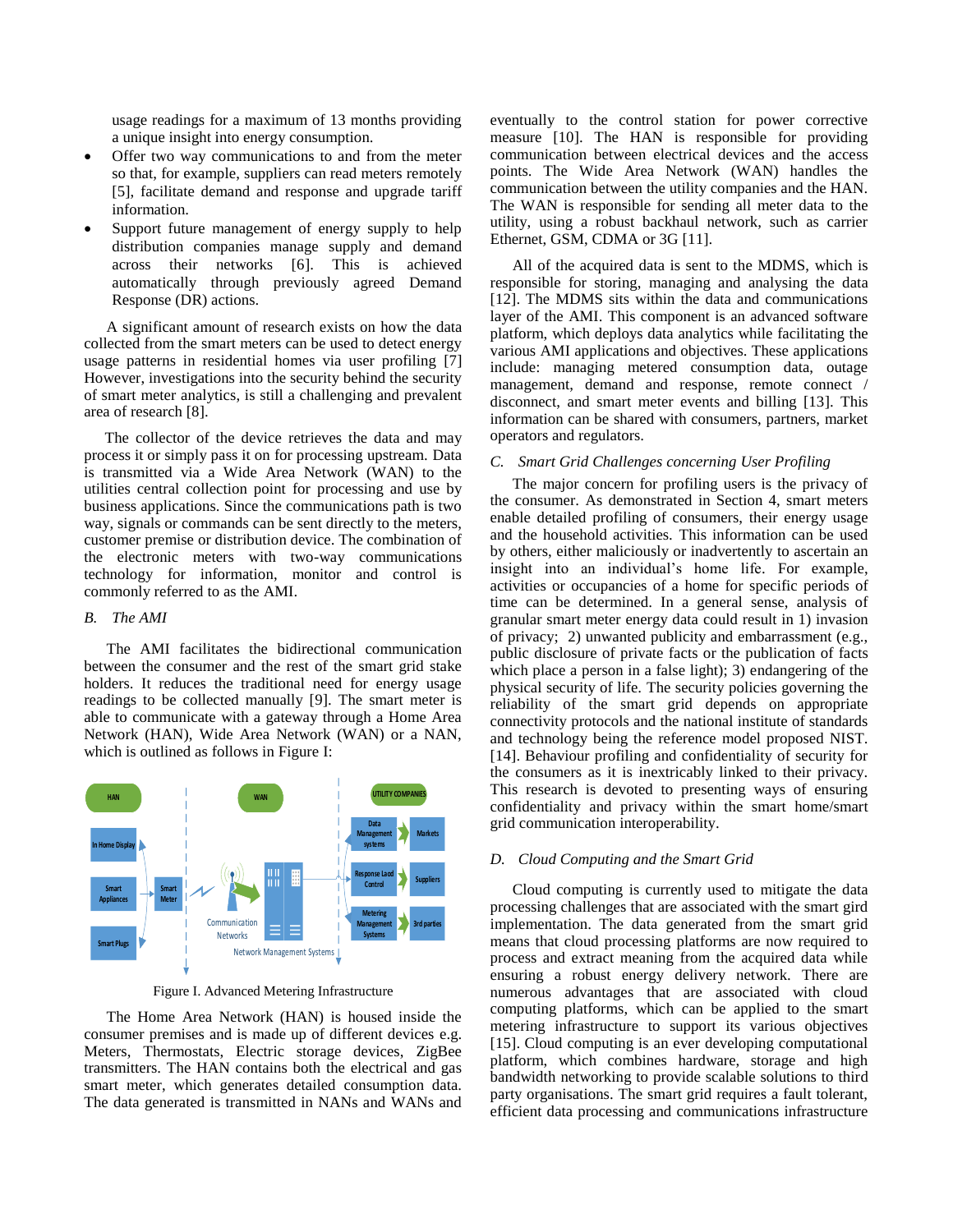in order to deliver a reliable and affordable power distribution network [16]. The emergence of smart grids brings many benefits but also various challenges in terms of data management and integration. The smart grid by its very nature is a complex platform with vast storage, communication and computational requirements. To facilitate these requirements smart grids can leverage the following cloud computing benefits:

- Cloud computing is flexible and scalable. This ensures adequate resource allocation and provisioning [17]. As smart grid components are deployed on a large scale, cloud computing can be used to overcome scalability problems by provisioning additional resources as required.
- Cloud services maintain the underlying computational hardware and software. Smart grids are regarded as a critical infrastructure, which supplies essential utilities to the consumer. Any down time in services can have a detrimental impact on service users. As most cloud components are virtualised, guests can be migrated from one host to another while maintenance is undertaken. This removes the need for downtime and minimises service disruption [18].
- Many cloud providers are geographically distributed, which not only ensures low latency but also provides service replication. Essentially, services are mirrored in one or more additional data centres to prevent service disruption in the event of an outage.

# III. CASE STUDY

The project outlined in this paper theorises that the detailed electricity usage patterns generated by smart meters describes the vast amount of data collected within the smart grid. In order to process and analyse large volumes of data we propose to use of cloud computing because of its high performance computing resources and the high capacity storage devices [19].

The amount of data required to process transactions of two million customers reaches upwards of 22 gigabytes per day [20]. It is a significant challenge to manage this data; which may include the selection, deployment, monitoring, and analysis processes. A real-time information processing is usually required in the smart grid to meet the needs of smart grid condition monitoring based on the smart grid condition monitoring with cloud computing [21]. Any delay may cause a serious consequence in the whole system, which has to be avoided as much as possible. As such, the methodology put forward in this paper makes use of a cloud platform for data processing

By the end of 2020, the UK government plans to have smart meters installed in every household and commercial business. Providers are able use this resource by integrating their own software frameworks through an agreed communication standard. Smart meters utilise the ZigBee Smart Energy profile, which can be used to pair Consumer Access Devices CAD's using the ZigBee protocol. ZigBee has an operating range up to 70 meters with a data transmission speed of 250kbs. In addition, the UK DECC have declared SMETS2, which cites the use of ZigBee Smart Energy 1.x. This facilities access to smart meter data for both consumers and other  $3<sup>rd</sup>$  parties.

#### *A. Data Study*

In this sub-section, a demonstration of the data that is collected from smart meters and how it can be analysed to model user behaviour is demonstrated. Table 1 below demonstrates a sample of smart meter data collected over a period of one month (January) for a single home occupant. The general supply of energy used on a daily basis (the energy delivered) is measured in KWH and can be described as what is used to bill the customer. Figure II shows an example of energy reading of an individual household meter. Data is being collected over a 30 min time interval period and the "energy delivered" in KWH. The customer key is the primary key used to identify the consumer while the End Date Time highlights the time and date of the acquired reading. Both the general supply and off peak supply are recorded based on the specified tariff.

Figure II - Individual reading showing a month usage period.

|                |         |               | CUSTOMER KEY T End Datetime T General Supply KWH T Off Peak KWH T Year T |          |      |
|----------------|---------|---------------|--------------------------------------------------------------------------|----------|------|
| $\overline{2}$ | 8410148 | 1/1/2013 0:29 | 0.081                                                                    | 0        | 2013 |
| 3              | 8410148 | 1/1/2013 0:59 | 0.079                                                                    | 0        | 2013 |
| $\overline{4}$ | 8410148 | 1/1/2013 1:29 | 0.082                                                                    | $\bf{0}$ | 2013 |
| 5              | 8410148 | 1/1/2013 1:59 | 0.085                                                                    | 0        | 2013 |
| 6              | 8410148 | 1/1/2013 2:29 | 0.073                                                                    | $\bf{0}$ | 2013 |
|                | 8410148 | 1/1/2013 2:59 | 0.07                                                                     | 0        | 2013 |
| 8              | 8410148 | 1/1/2013 3:29 | 0.07                                                                     | $\bf{0}$ | 2013 |
| 9              | 8410148 | 1/1/2013 3:59 | 0.072                                                                    | 0        | 2013 |
| 10             | 8410148 | 1/1/2013 4:29 | 0.071                                                                    | $\bf{0}$ | 2013 |
| 11             | 8410148 | 1/1/2013 4:59 | 0.074                                                                    | 0        | 2013 |

In order to visualise and analyse the energy usage patterns the smart meter data was extracted, transformed and loaded into a data model. The software used for this task was Microsoft Power BI. The platform facilitates the aggregation of data from multiple sources including both on premise and cloud infrastructure. Figure III presents an example of 70K household meter readings showing the energy usage and the behaviour trend over a period of 12 months. Here we can see the general distribution of energy readings highlighting the energy requirements for different households. This type of data visualisation could give suggestion to the number of occupants living in a given premise. Houses with increased energy usage are more liking to have an increased number of occupants.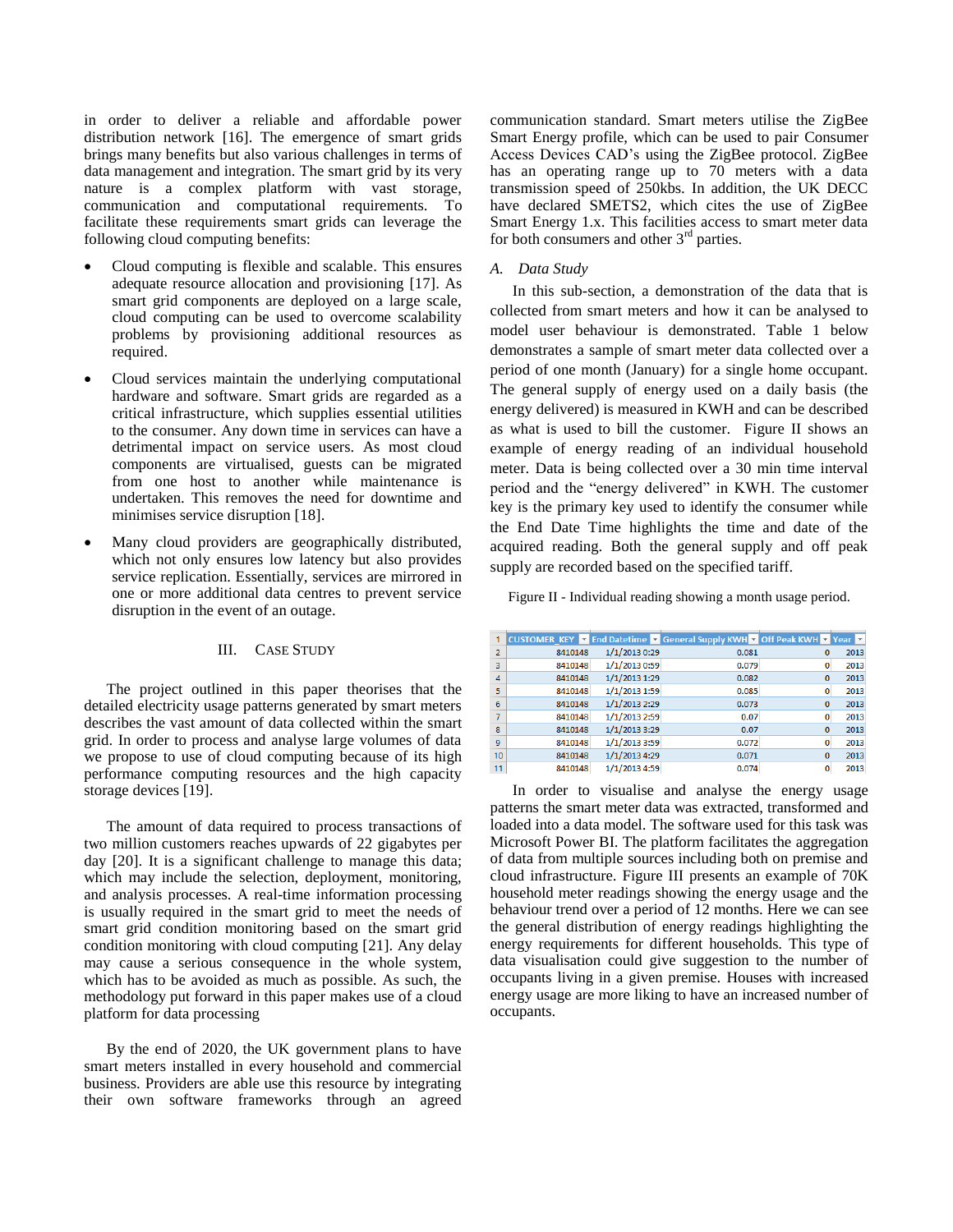

Figure III. A collection of Meter reading showing 12 months usage.

Figure IV highlights numerous meter readings taken over a 7 month period to demonstrate what effect seasonal change has on energy usage.



Figure IV. A collection of a meter reading showing several months usage.

The data shows the trend of which period during the year consumers in residential homes use energy less. The high peaks indicate the energy is mostly used probably because of the winter when there is drastic drop in temperatures. As the data shows, it is very much possible to identify electrical device behaviour from smart meter data collection.

#### *B. Stastical Annalysis*

Smart-frame cloud computing, as a flexible, scalable, and secure information management framework for smart grids based on cloud computing technology. Our idea is to build the framework at three hierarchical levels: top, regional, and end user levels in which the first two levels consist of cloud computing centres while the last level contains end-user smart devices. The top cloud computing centre takes responsibility of managing general devices and accumulation of data across the regional cloud computing centres which are placed in the lower level in the hierarchy. The regional cloud computing centres are in turn responsible for managing intelligent devices, which have lower hierarchical level than the regional cloud computing centres in specific regions (e.g., with in a city), and processing data of these devices. The figures below shows and compares two users one with normal behaviour and one with abnormal behaviour energy usage patterns. Figure V presents a scatter graph for one smart meters in the trail. Here the results show that the consumer does not use electricity with any repeatability in behaviour.



Figure V. A collection of Meter reading showing abnormal energy usage.

Figure VI presents a scatter graph for the second smart meter. Here the consumer shows clear repeatability in patterns of behaviour while aspects of abnormal behaviour can be observed in the outliners,



Figure VI. A collection of Meter reading showing normal energy usage.

#### IV. METHODOLOGY

In the following section we propose a novel system to facilitate the handling and analysis of smart meter data.

The solution proposed below will help network operators to identify, control and manage security risks in smart grid infrastructures and also to establish a detailed correlation between energy usage, weather conditions and other events as well as data management solutions [22].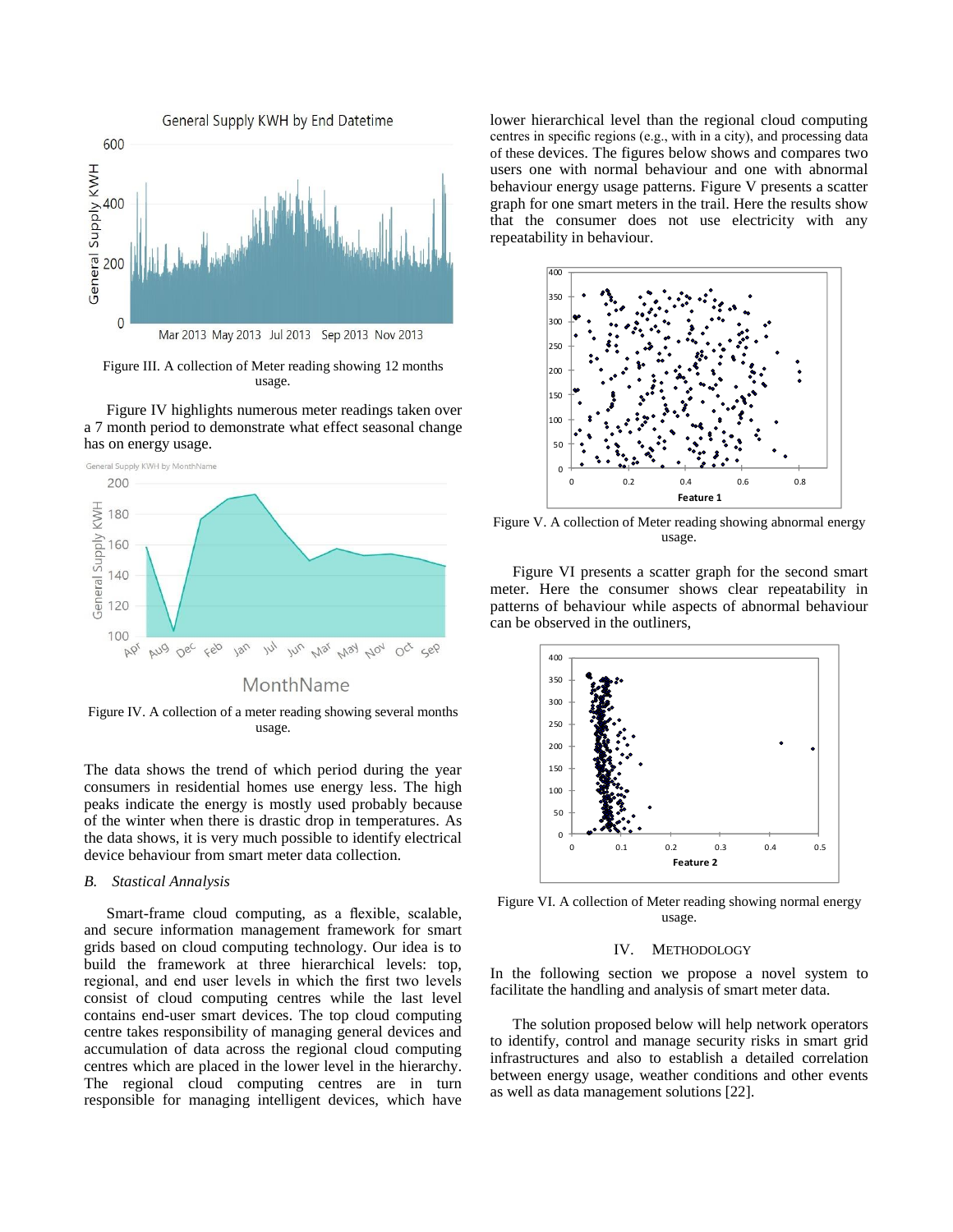Clear deviations can be seen from the above two energy users from their behaviour; the patters reflect an individual's unique behavioural characteristics. Figure VI shows how much a meter can process a vast amount of data in a short period and if we have a number of such users then data storage is extremely a huge challenge and hence proposal of the cloud computing framework below.

### *A. System Design*

A cloud computing based framework for big data information management in smart grids provides not only flexibility and scalability but also security. As displayed in Figure V, the chosen topology to be implemented in this project is discussed as follows:



Figure V. Cloud Computing framework for Smart Grid Monitoring Application

**Smart grid monitoring application (SCADA):** It is an application layer to monitor the status of the main power feeders, branch circuits, electrical equipment's, distributed generation units, the energy storage units and the different parts of the smart grid to determine the real time online.

**Parallel processing system:** The amount of data collected on the smart grid is massive, distributed and complex. The parallel processing system enables the system to use a parallel computing to utilise the in demand computational and storage resource of the cloud computing.

**Cloud computing platform:** In this architecture, the cloud computing offers web based resizable computing capacity in the cloud, massive data managements system and distributed storage systems. Cloud platforms can play important role in software architectures that allow more effective use of smart grid applications.

## V. DISCUSSION

In this paper the security implications of the smart meter installation are outlined. The electronic meters for electricity (smart meters) are undergoing an increasing deployment in private homes all over the world. As a consequence, an ever growing physical communication network, made up of millions of local meters, has been established. Likewise a complex data processing infrastructure has emerged which exploits numerous technologies and services to deliver an automated smart metering system.

The benefits of the smart meter implementation are vast. However, many of the considerable advantages are so far in favour primarily, if not solely, of the energy distributors. They provide a simplified, more efficient, and less costly transactions with the customers, e.g., for meter reading, billing, and energy supply administration. The detail and granularity of the data collected can be used in many ways by utility companies. Some examples include forecasting energy usage, demand and response and consumer profiling. However there are future challenges facing the smart gird implementation.

Smart grids require an enormous pool of computing and massive data storage requirements are discussed. Cloud computing is proposed to overcome these demands by providing highly scalable computing resources to host smart grid applications. The details and granularity can be used to address many current and future challenges, which are faced by the grid. One of the main challenges is to meet the processing and storage of the vast data collected by the smart meter. The smart grid infrastructure will need information technology support to integrate data flow from numerous applications, to predict power usage and respond to events. Cloud computing services are ideally suited to support such data intensive always. A significant issue surrounding security and data protection remain an ongoing challenge for smart grid operators. The data posed in this paper highlights how energy usage information can be used to profile both large numbers of households and individual consumers,

Our future work will be to implement coordinated fault protection mechanism with the help of cloud-based infrastructure in smart grid. In this infrastructure, different equipment are able to perform together efficiently and implement privacy preserving data collection techniques such a billing, and real time monitoring. The use of machine learning (specifically anomaly detection) will be integrated into our approach to facilitate the real time detection of abnormal behaviour within the smart metering infrastructure.